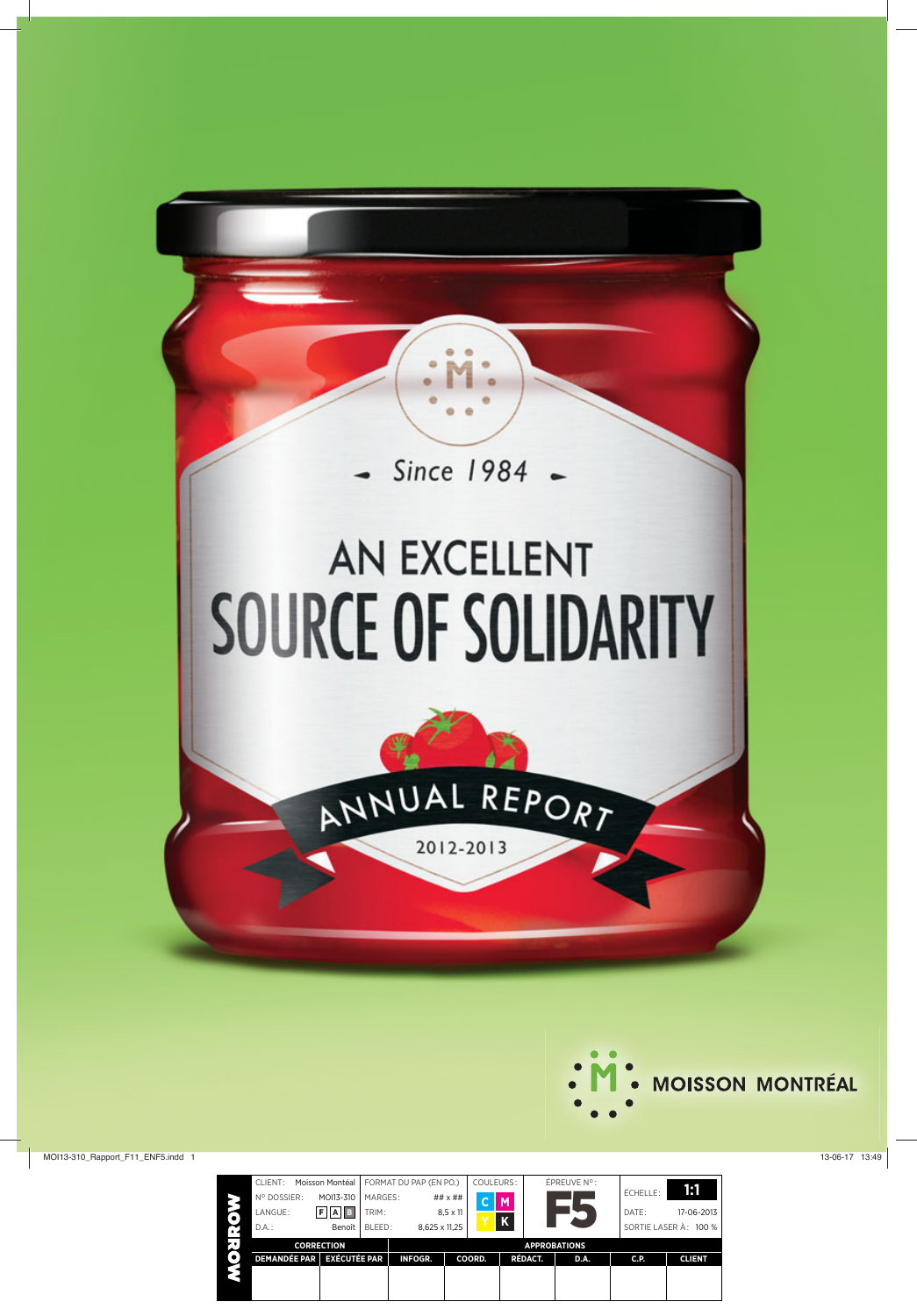# A WORD FROM THE PRESIDENT AND FROM THE EXECUTIVE DIRECTOR It was by design that we placed the word « SOLIDARITY » on the

**RICHARD BLAIN President**

Since I took on the duties of Chair of the Board of Directors in 2011, the mission we chose to pursue is one of continuity. As we strive for greater efficiency, it is with renewed energy and conviction that we also seek to develop a stronger presence within the community. And I can truly say, as evidenced in the report before you, that all of the efforts deployed over the past few years have paid off. In 2012-2013, the collection and distribution of foodstuffs has increased significantly in both quantity and quality. This step forward was crucial, and just as important was the need make our way into the public eye and initiate an open conversation about the issue of hunger and its causes. Why? Because hunger continues to affect too many people in Montreal; the 142,142 individuals that sought food aid from our organization each month make for a convincing argument that we need to develop and implement real measures and policies to eradicate poverty and provide universal access to a healthy diet.

I would like to underline that it would be impossible to continue our mission without the support and participation of friends, benefactors, contributors, the general public and our partners in the field. I would like to pay homage to the growing number of men and women who are committed to the cause and to acknowledge the increasing contribution of businesses and institutions that have given their time and effort to Moisson Montréal by volunteering, planning food drives or fundraising events. Each and every action, as simple as it may seem, helps to reinforce our resolve to make hunger a thing of the past and, ultimately, strengthens the circle of solidarity and mutual support that we have been working to expand since 1984.



2012 - 2013 ANNUAL REPORT

> hotos: Yanick Mitchell / Ferland Photo<br>› Moisson Montréal 2013 Photos: Yanick Mitchell / Ferland Photo © Moisson Montréal 2013

#### **DANY MICHAUD Executive Director**

cover of our 2012-2013 annual report. If each one of our actions is inspired by the values set forth by Moisson Montréal; respect, fairness, commitment, integrity and solidarity, then the latter takes on a special meaning for me when I review all of the amazing strides we have made over the past year. If we were able to continue our work to provide optimal support to the community, it is because our employees and volunteers are driven by and share a deep sense of service and because we stand united with our partner organizations across the territory. More evidence of mutual support came in the form of the Great Food Drive for Children which was, for the first time in 2012, organized in conjunction with Moisson organizations from the South Shore and Laval. The common objective was to band together to provide food aid that was primarily adapted to the needs of an often forgotten clientele, young children 0 to 5. In return, the spirit of cooperation we so value and promote translated into stronger community support and the materialization of new partnerships to be explored and expanded. Thanks to everybody's

**Thanks to everybody's hard work, every dollar Moisson Montréal now receives translates into 17 dollars of redistributed foodstuff s.** 

hard work, every dollar Moisson Montréal now receives translates into 17 dollars of redistributed foodstuffs. This is clear and convincing proof that collaboration produces added value to any undertaking.

**Moisson Montréal is the largest food bank in Canada. It has been a leader in the collection of food donations and the distribution of foodstuff s since ͳͻͺͶ. Moisson Montréal's mission is:**

- **To ensure optimal food supply to community organizations serving people in need on the Island of Montreal;**
- **To take part in the development of sustainable solutions to foster food security.**

Moisson Montréal wishes to thank Centraide, a loyal partner, for its crucial support.





#### **MOISSON MONTRÉAL**

6880 Côte-de-Liesse Road Montréal, Quebec, H4T 2A1 T: 514 344-4494 F: 514 344-1833 info@moissonmontreal.org www. moissonmontreal.org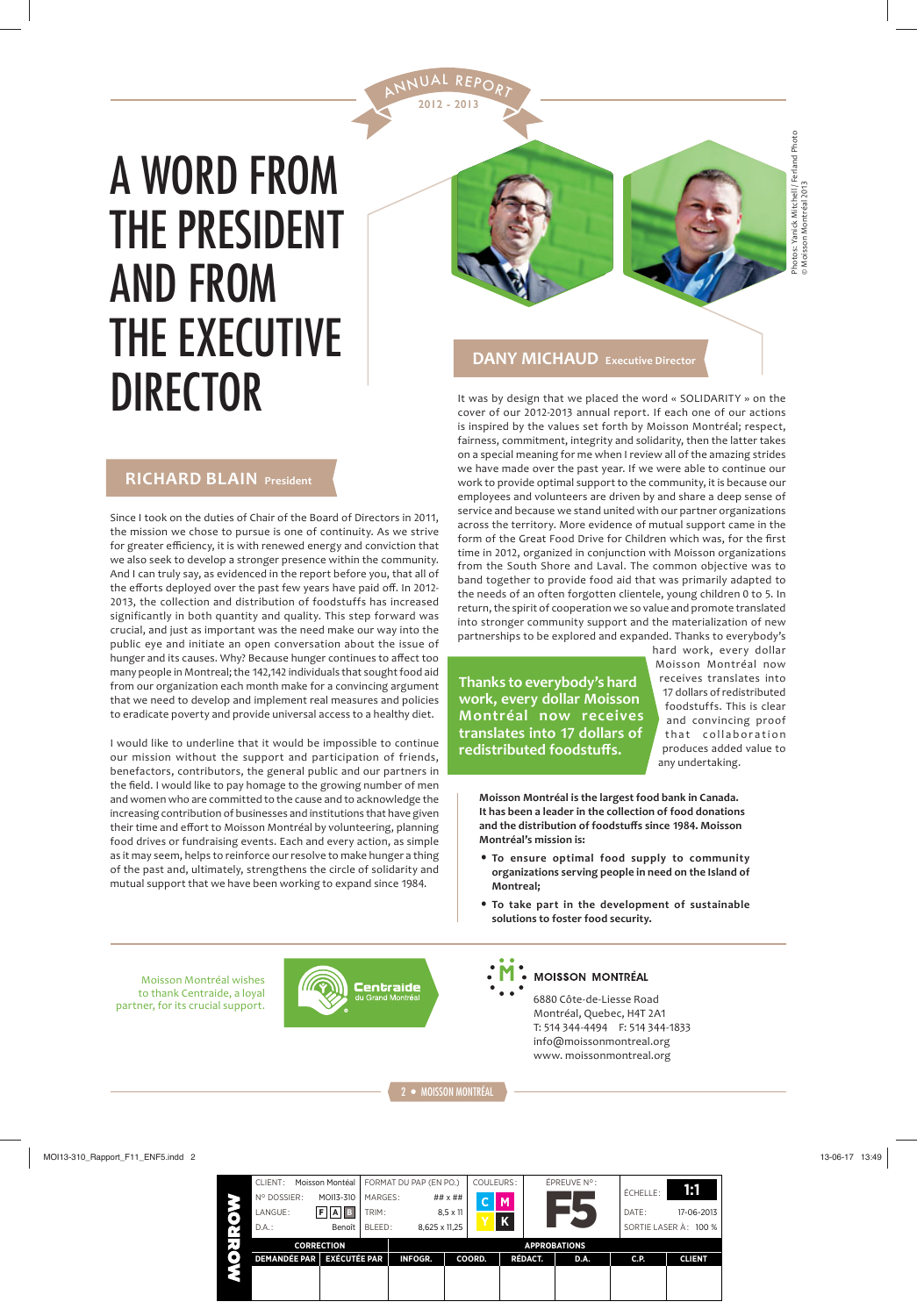# 2012-2013 HIGHLIGHTS

- **214 community organizations** across the Island of Montreal benefited from our services on a regular basis (76 more organizations received ad hoc assistance);
- **142.142 people** received food aid each month through partner organizations, **41,032** of whom are **children** up to 17\*;
- Close to **12.9 million** kilos of foodstuffs and other basic products (a **ʹ͵.%** increase in 1 year) worth \$71 557 147 were distributed;
- We worked closely with 233 agri-food **businesses** (55% more than last year) to effectively collect their donations;
- **ͷ,ͺ volunteers** put in more than **71,370 hours** to help us continue our mission (a 21.3% increase in the number of volunteers and a 6.4% increase in hours in 1 year);
- \* According to our 2012 Hunger Counter.

# 2012 – 2013 **OVERVIEW**

#### SEPTEMBER 27<sup>th</sup>, 2012

Moisson Montréal hosted an evening on the St-Lawrence River, an event to acknowledge the work of our Ambassadors.

#### OCTOBER 15<sup>th</sup>, 2012

Launch of the annual Christmas campaign "Feed the Holiday Spirit" to collect food donations for the upcoming holidays.

#### OCTOBER 31ST, 2012

Publication of Moisson Montréal's Hunger Count 2012, a document profiling food aid across the Island of Montreal. *(p. Ϳ)*

#### DECEMBER 6<sup>th</sup>, 2012

Moisson Montréal, Société Saint-Vincent-de-Paul and Sun Youth were presented with 1,496 bags of groceries thanks to the generosity of Montrealers as part of "La grande guignolée des medias".

#### DECEMBER 22nd, 2012

Moisson Montreal held its traditional Grand Tri de Noël where 200 volunteers sorted over 48,552 kg of foodstuffs.

#### JANUARY 2013

and Hygiene training for its accredited organizations.

#### MARCH 19th, 2013

The 2<sup>nd</sup> Great Food Drive for Children was launched along with Ève-Marie Lortie, the campaign's spokesperson. *(p.ͷ)*

#### **APRIL 1st, 2012**

Moisson Montréal held its first Children's Day to close the very first edition of the Great Food Drive for Children.

#### APRIL 2012

Activation of a new and entirely computerized foodstuff management system.

#### MAY 14th, 2012

Creation of a new Health and Hygiene Committee.

#### JUNE 4th, 2012

The 10<sup>th</sup> Moisson Montréal Golf Classic *raised \$180,207 in profits. (p. 10)* 

#### JUNE 20th, 2012

Moisson Montréal held its Annual General Meeting at its head office.

#### AUGUST 2012

A children's picnic marked the end of the 2012 "Feeding our Future" program, a partnership with Sodexo. Over 29,223 lunches were distributed to day camp attendees over the summer. (p. 12)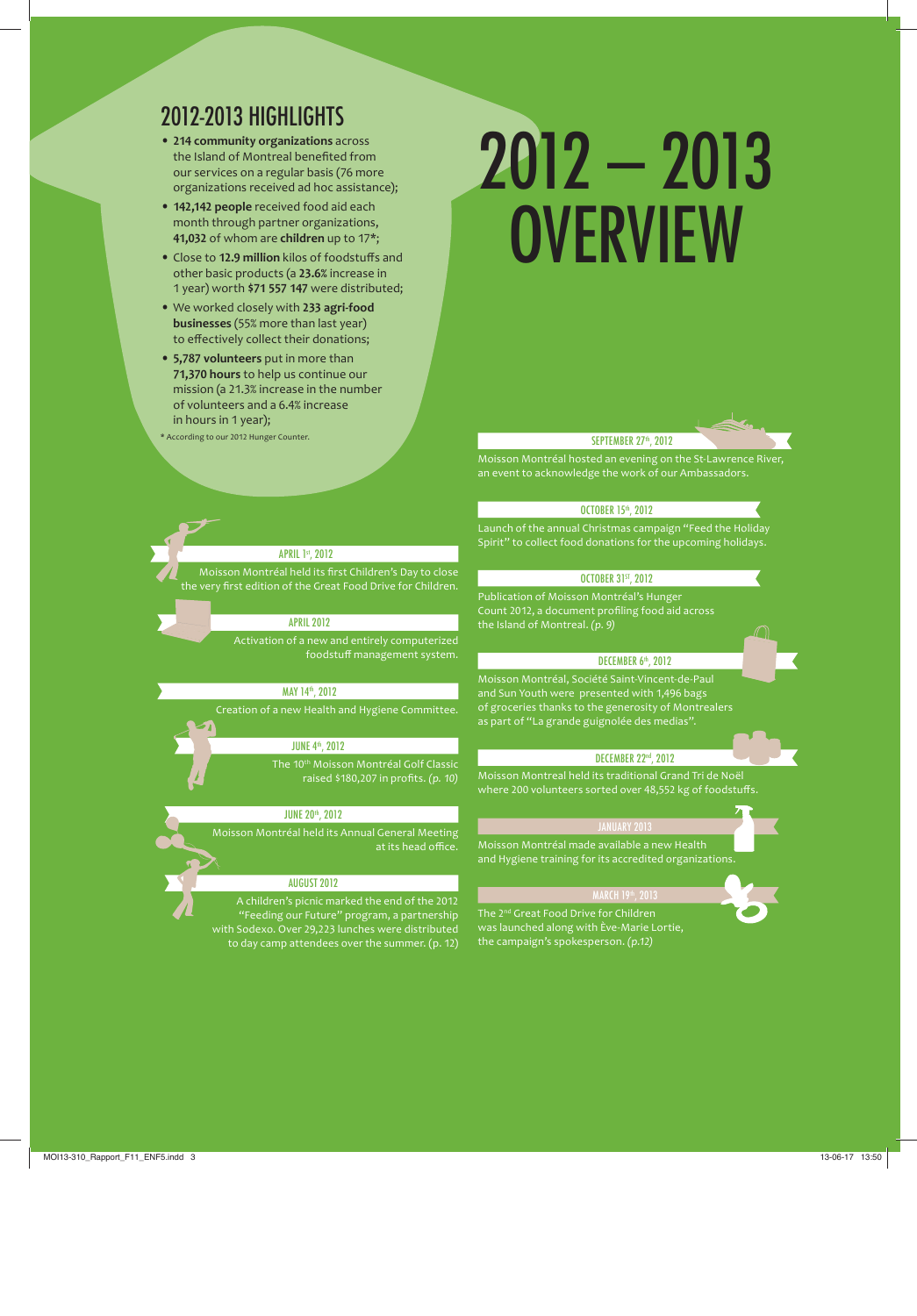

THERE ARE **Ͷͷ EMPLOYEES** AT MOISSON MONTRÉAL WORKING TIRELESSLY TO FIGHT HUNGER ON A DAILY BASIS. IN 2012-2013 SOME 5,787 VOLUNTEERS WORKED ALONGSIDE OUR STAFF TO KEEP OUR OPERATIONS GOING. MOISSON MONTRÉAL IS AN ADVOCATE OF EMPLOYMENT EQUITY AND OFFERS A SECURE AND CONVIVIAL WORK ENVIRONMENT THAT SUPPORTS FLEXIBILITY, RECOGNITION, GROUP COHESIVENESS AND THE DEVELOPMENT OF ONE'S FULL POTENTIAL.

### A WELCOMING AND UPLIFITING WORKPLACE

Team members are given the opportunity to take part in several activities to help them easily integrate the work environment and share their experiences. In order to recognize good work and dutifulness, the Prix Récolte is awarded quarterly to an employee by her/his peers, while **Le Moissonneur** Award, created in 2012 and bestowed once a year, is presented by the team to an employee whose remarkable contribution impacted the quality of the workplace and truly represented Moisson Montréal's inherent values. Employees chose **Mr. Nelson Bravo**, Building Maintenance Support, to be awarded the 2012 Le Moissonneur Award. Congratulations!

#### VOLUNTEER PROVENANCE VS PERCENTAGE OF HOURS WORKED



### VOLUNTEERING PROGRAMS

Every day, Moisson Montréal welcomes volunteers from businesses, organizations and various institutions. It is also involved in different social and/or professional integration programs for volunteers. For example, thanks to its collaboration with **Service de réadaptation Crdited**  de Montréal-Secteur Nord an average of 7 adults with



an intellectual disability or with a  $\mathscr{W}$  EEDERATION QUEBECOISE DES pervasive developmental disorder are IN DERITRES DE READAPTATION<br>ENVIORENCE DITELECTURE ET EN TROUBLES SIVEN the opportunity to work with Moisson Montréal employees on a

daily basis. The goal is to develop their independence, break their isolation and allow them to acquire various skills.

With the support of the **Centre**  de ressources éducatives et **pédagogiques (CREP)** of the Commission scolaire de Montréal, Moisson Montréal also welcomed **ʹ͵ participants** in Emploi-Québec's **PAAS Action** program. This wonderful coaching program helps individuals reach their goals in social integration, skills development and workplace access.

In the summer of 2012, 7 young people joined the Moisson Montréal team as part of the **Valorisation Jeunesse – Place à la relève program**. For a fourth consecutive year, this partnership with the City of Montreal and the ministère de l'Immigration et des Communautés culturelles provided high school students with a summer job and with a training that prepared them for the world of employment.

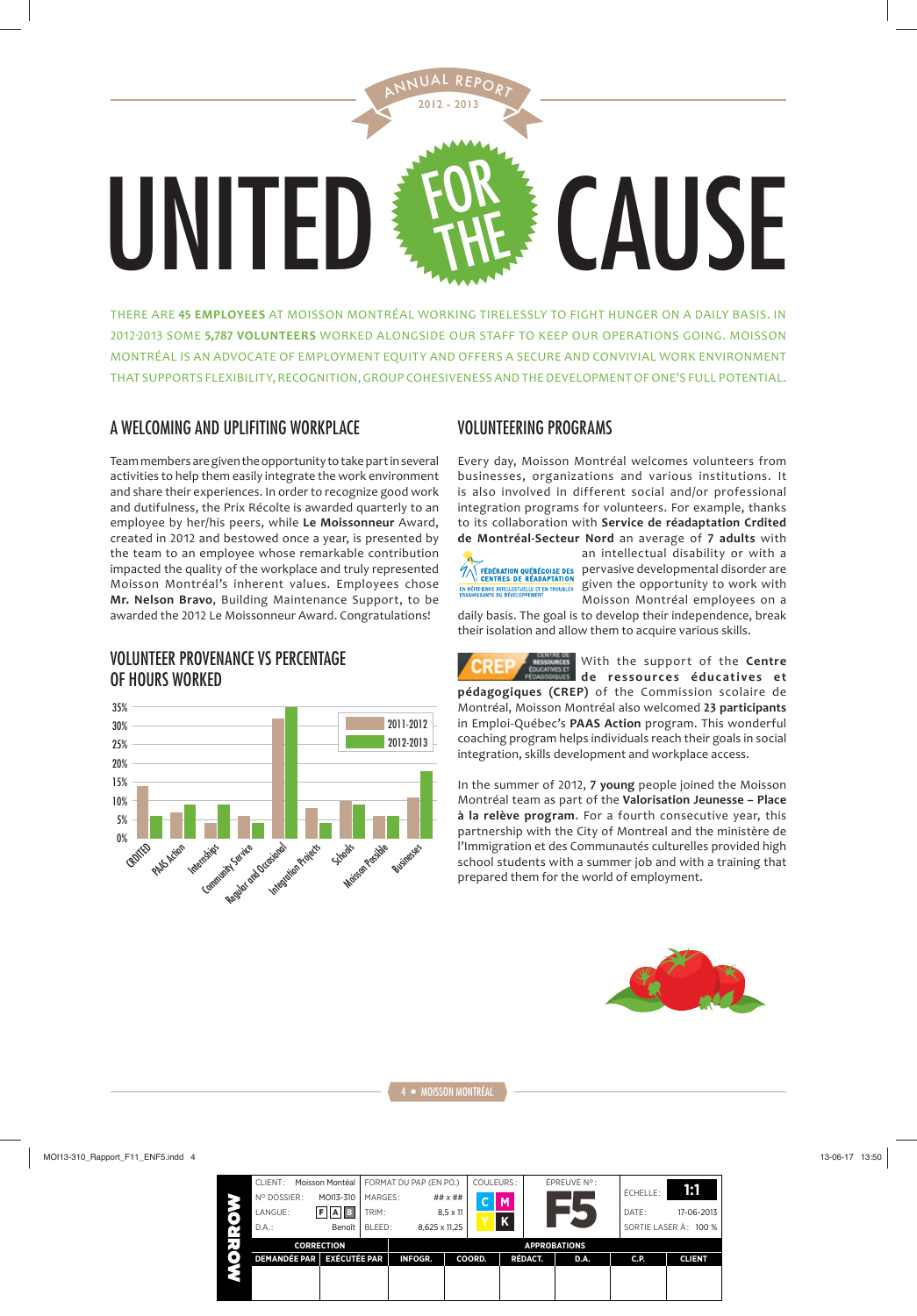# MEMBERS OF THE BOARD OF DIRECTORS 2012 - 2013



**Richard Blain, MBA, CHRA** President Associate Director, KPMG s.r.l./s.e.n.c.r.i. - SECOR



**Daniel C. Hansen** (mandate renewed in 2012) Vice President President, Hansen Public Affairs



**Alain Denis, MBA** Vice President Senion Vice President – New Economy Fonds de solidarité FTQ



Pierre G. Brodeur, CA (mandate renewed in 2012) Vice President, Finance Associate, Deloitte & Touche LLP



**Me Gilles Carli** Secretary Associate, Fasken Martineau DuMoulin s.r.l., lawyers



**Christine Beaulieu** (mandate renewed in 2012) Administrator President, Gestion Christine Beaulieu

**Patrick Dumais, CRHA** (APPOINTED IN 2012) Administrator Vice President, Human Resources Aliments ULTIMA inc.



**Pierre Gagnon** Administrator



**France Joyal, MBA** (mandate renewed in 2012) Administrator Senior Director, Loan Structuring Investissement Québec



Administrator Vice President, Investment Advisor National Bank Financial

**Christian Lamarre, B.A.A., G.P.A.**



**Dany Michaud**  $Exonff$  $C$ io Executive Director, Moisson Montréal



**Sylvie Rochette** Administrator Executive Director, Regroupement des Magasins-Partage de l'Île de Montréal



**Eddy Savoie Jr** Administrator President, Construction Groupe Savoie

Photo: Mélanie Léger © Moisson Montréal 2012 Photo: Mélanie Léger © Moisson Montréal 2012



# THE AMBASSADORS' CLUB: HONORING COMMITMENT

On September 27<sup>th</sup>, 2012, Moisson Montréal invited its friends and benefactors for a memorable evening titled *Soirée sur le*  fleuve. The event was the perfect opportunity to officially reintroduce the **Ambassadors' Club** and acknowledge individuals who significantly contributed to the fight against hunger through their commitment to Moisson Montréal. Every year, new members will be nominated to the Ambassadors' Club during a special event.

< From left to right: Moisson Montréal's President Richard Blain with Ambassadors Luc Robert, Normand de Montigny, Anne Jacob, Stéphane Larose, Dominique Chaussé and Pierre Legault, founding member of Moisson Montréal.

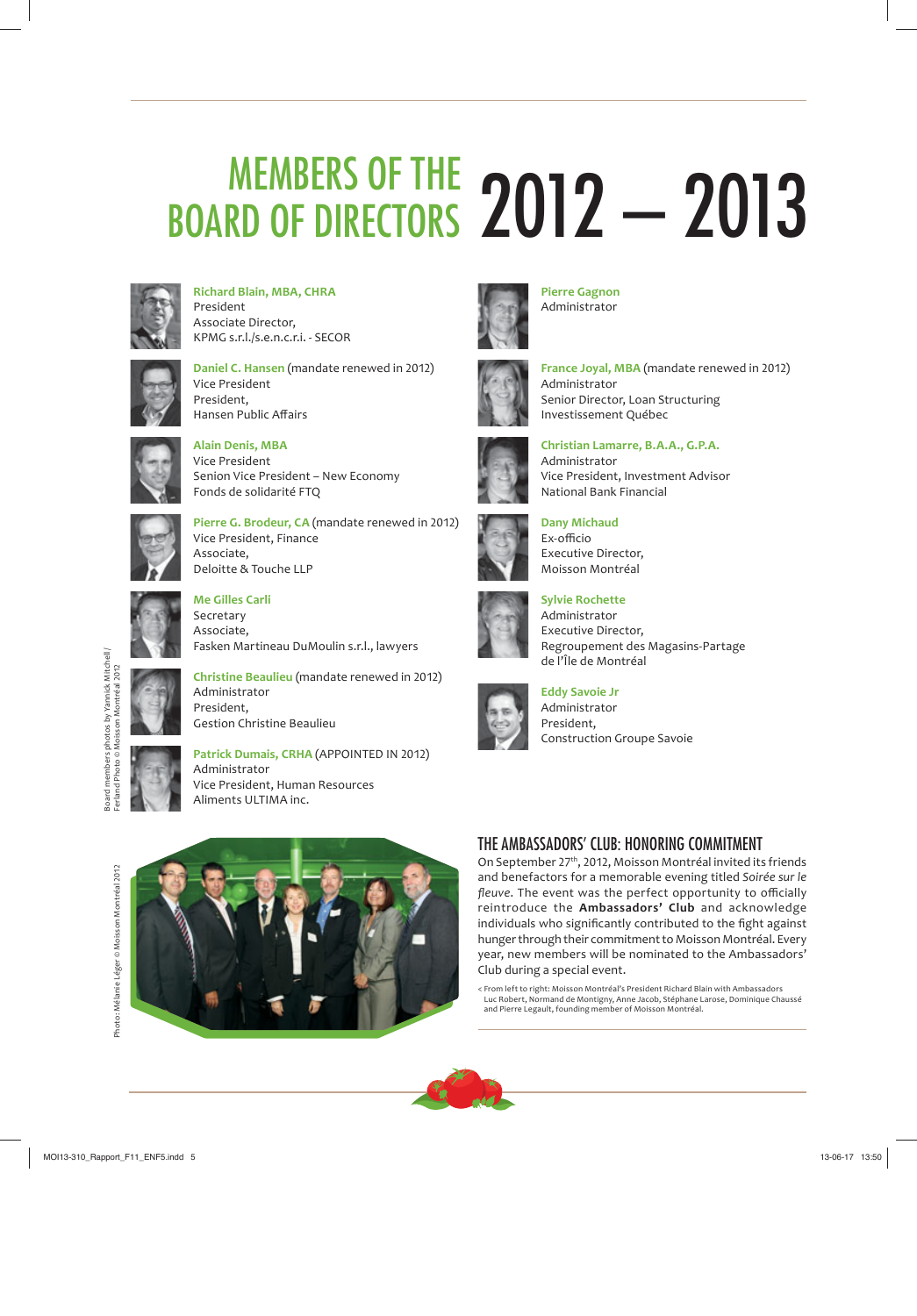

THE SUPPLY AND OPERATIONS TEAMS ARE CONSTANTLY STRIVING TO MAXIMIZE THE DIVERSITY AND QUALITY OF THE FOODSTUFF WE PROVIDE AND TO IMPROVE OUR RECEPTION, SORTING AND DISTRIBUTION PROCESSES. THESE EFFORTS, ALONG WITH A DAILY COLLABORATION WITH OUR GENEROUS AGRI-FOOD SUPPLIERS, HELPED **INCREASE THE PERCENTAGE OF DISTRIBUTED FOODSTUFFS BY 23.6% IN 2012. LET'S NOT FORGET THE** INTRODUCTION OF NEW SUPPLIERS WHO JOINED IN THE FIGHT AGAINST HUNGER IN 2012-2013, AMONG WHICH MAJOR DONORS **ALAIN ROYER CONSULTANT INC., GMCR CANADA, LES INDUSTRIES TOUCH INC., LE GROUPE ST‐HUBERT, RETAIL DIVISION** AND **REDBERRY RESTO BRANDS INC.** 

#### ENSURING EFFICIENCY : OUR FOODSTUFFS MANAGEMENT **SYSTEM**

In April of 2012 Moisson Montréal inaugurated a new computerized system to manage foodstuffs. Courtesy of the Createch Group, a division of Bell, the Accellos system, which is adapted to Moisson Montréal's operations, lets us manage our inventory with greater efficiency, allows us to obtain more accurate statistics and ensures the traceability of our distributed products.

# **HIGHLIGHTS**

- **12 868 439 KG OF DISTRIBUTED** FOODSTUFFS IN 2012-2013 (+23.6% in 1 year);
- 233 generous agri-food suppliers (+ 55% in 1 year);
- 10% more collections are performed within 24 hours or less;
- Less than 1% of fresh fruit and vegetables sent to compost;
- Creation of the Hygiene and Salubrity Committee.



## FOODSTUFFS AND PRODUCTS SUPPLY BY CATEGORY APRIL 1st, 2012 TO MARCH 31st, 2013

- BB Baby food and products
- FL Fruits and vegetables
- NC Non-edible products
- OB Beverages
- PC Cereal products
- PL Dairy products
- PS Sweet products
- PV Varied products
- SM Salt, spices and fats
- ST Products from sorting room
- VS Meats and substitutes

### GREAT MOBILIZATION FOR THE HOLIDAYS

Every year, Moisson Montréal provides businesses with the opportunity to contribute to a collective effort to gather foodstuffs in preparation of the Holiday Season. Mission accomplished thanks to the overwhelming response of many organizations!

- Métro donated \$300,000 worth of foodstuffs;
- The Fondation Marcelle et Jean Coutu donated \$70,000 towards the purchase of turkeys so our accredited organizations could prepare 35,000 delicious holiday meals;
- 15 of 21 products going towards the production of 15,000 food baskets were obtained for free;
- More than 210 businesses organized food drives as part of the "**Feed the Holiday Spirit**" campaign, up by 50% from 2011. All of the generous benefactors collected some 27,797 kilos of foodstuffs - nearly 10 tons more than the previous year.



2012 - 2013 NUAL REPO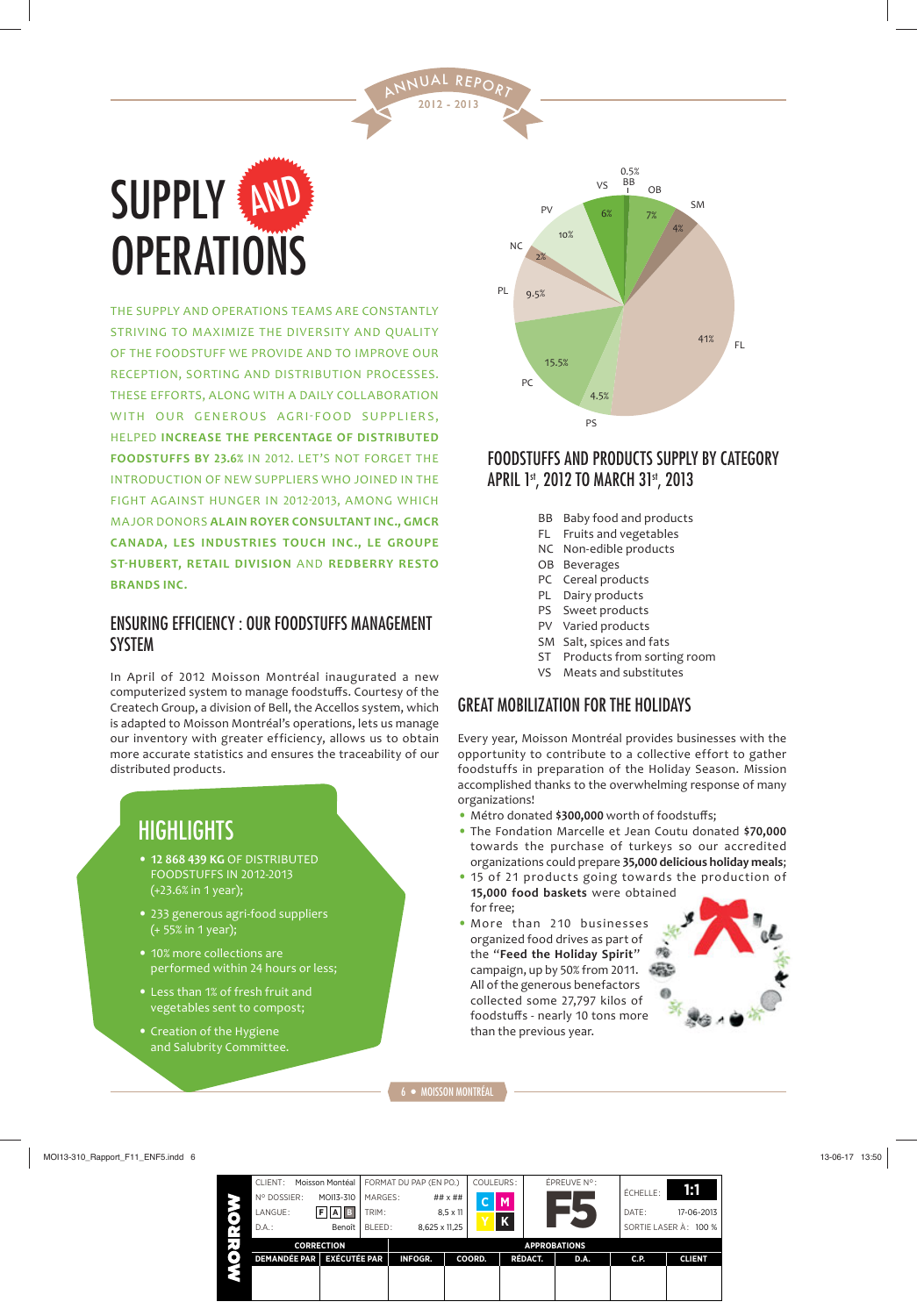

#### THE NERVE CENTER FOR QUEBEC'S MOISSON ORGANIZATIONS

Moisson Montréal is a member of The Food Banks of Québec (FBQ) network, a group of 18 regional food banks. FBQ has entrusted Moisson Montréal with the reception and redistribution, among all Moisson members, of the foodstuffs received by the network. In line with BAQ regulations, 1,809,144 kg of foodstuffs were redistributed throughout all Moisson organizations this year as well as 2,156,744 kg of foodstuffs from Moisson Montréal's surplus.

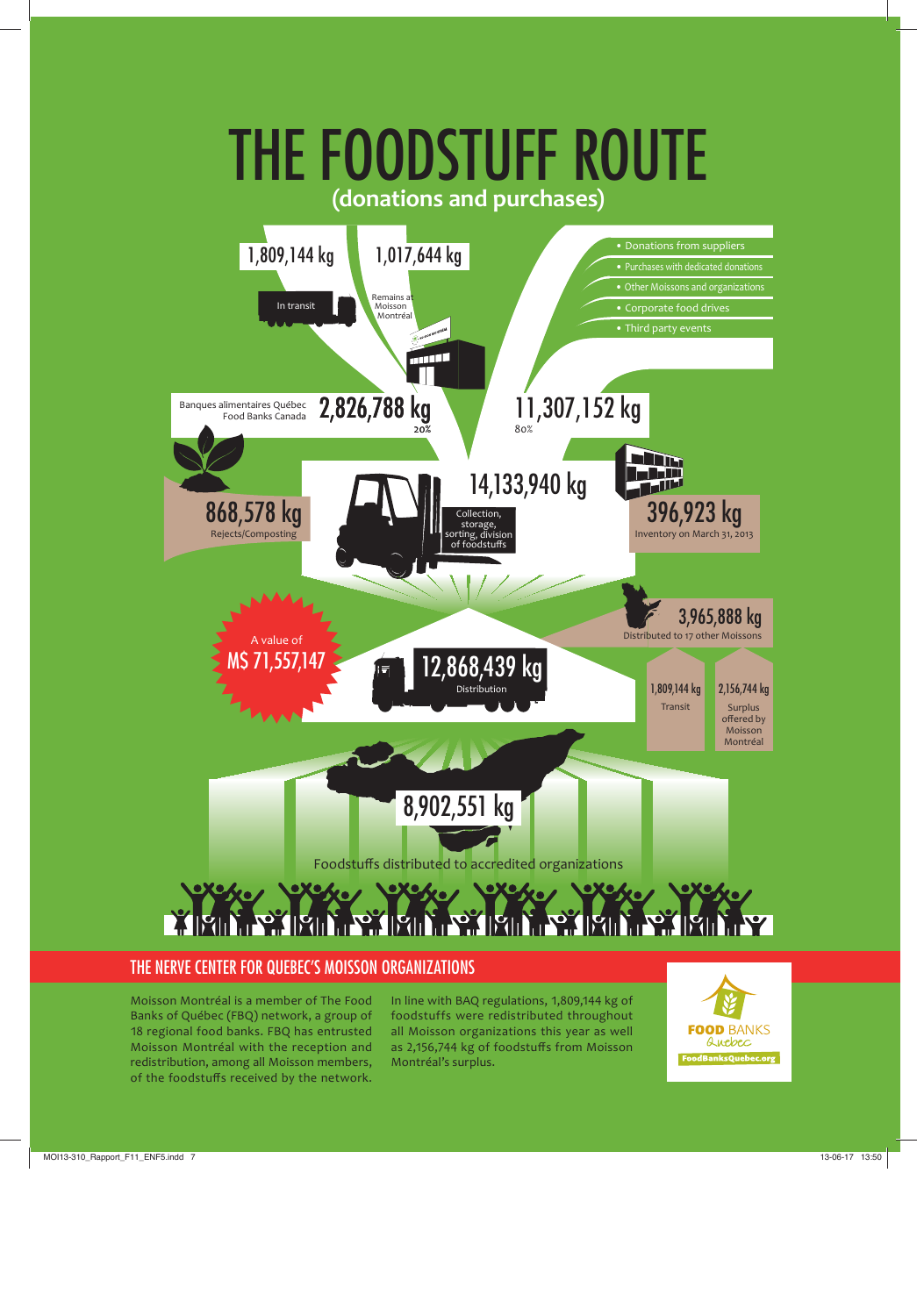

# OUR NETWORK OF PARTNER **ORGANIZATIONS**

**OVER 214 DULY ACCREDITED COMMUNITY ORGANIZATIONS** ACROSS THE ISLAND OF MONTREAL GET THEIR SUPPLIES FROM MOISSON MONTRÉAL ON A REGULAR BASIS, WHILE 76 GET OCCASIONAL ASSISTANCE. THESE GROUPS, THAT PROVIDE VARIOUS SERVICES TO THE CITIZENS, OFFER MANY FORMS OF FOOD AID AND EDUCATION AND BENEFIT FROM DAILY SUPPORT FROM OUR ATTENTIVE COMMUNITY RELATIONS TEAM.

Moisson Montréal's accredited organizations propose the following types of food aid:

- Emergency supply of groceries
- Meal services
- Snack services
- Soup kitchens, workshops
- Low cost groceries
- and others.

**"Being at the head of a charity organization that has worked with Moisson Montréal for many years, I wish to share with you the appreciation I see, every week, in the eyes of the citizens that benefit from your great and generous services."**

*- Foyer du Liban*

#### BETTER HELP THROUGH MORE KNOWLEDGE

A quarterly survey is conducted in order to better meet the demands of the organizations we serve. In February of 2013, 92 organizations completed our survey.

- 85% were satisfied or very satisfied with the freshness of fruits and vegetables received;
- 96% were satisfied or very satisfied with the freshness of the other products received;
- 81% were satisfied or very satisfied with quantity of allocated foodstuffs;
- 98% were satisfied or very satisfied with their communications with Moisson Montréal.

IN TUNE WITH THE NETWORK'S NEEDS

In 2013-2013, we put many efforts into acquiring a better knowledge of the reality our services.

- 
- Many benefited from support and coaching in the improvement of their facilities;
- A new Hygiene and Salubrity training was launched and offered to organizations;
- Consulting sessions and focus groups were held to help us improve our distribution, support and coaching services;
- Saint-Laurent and also participates in various conferences and local

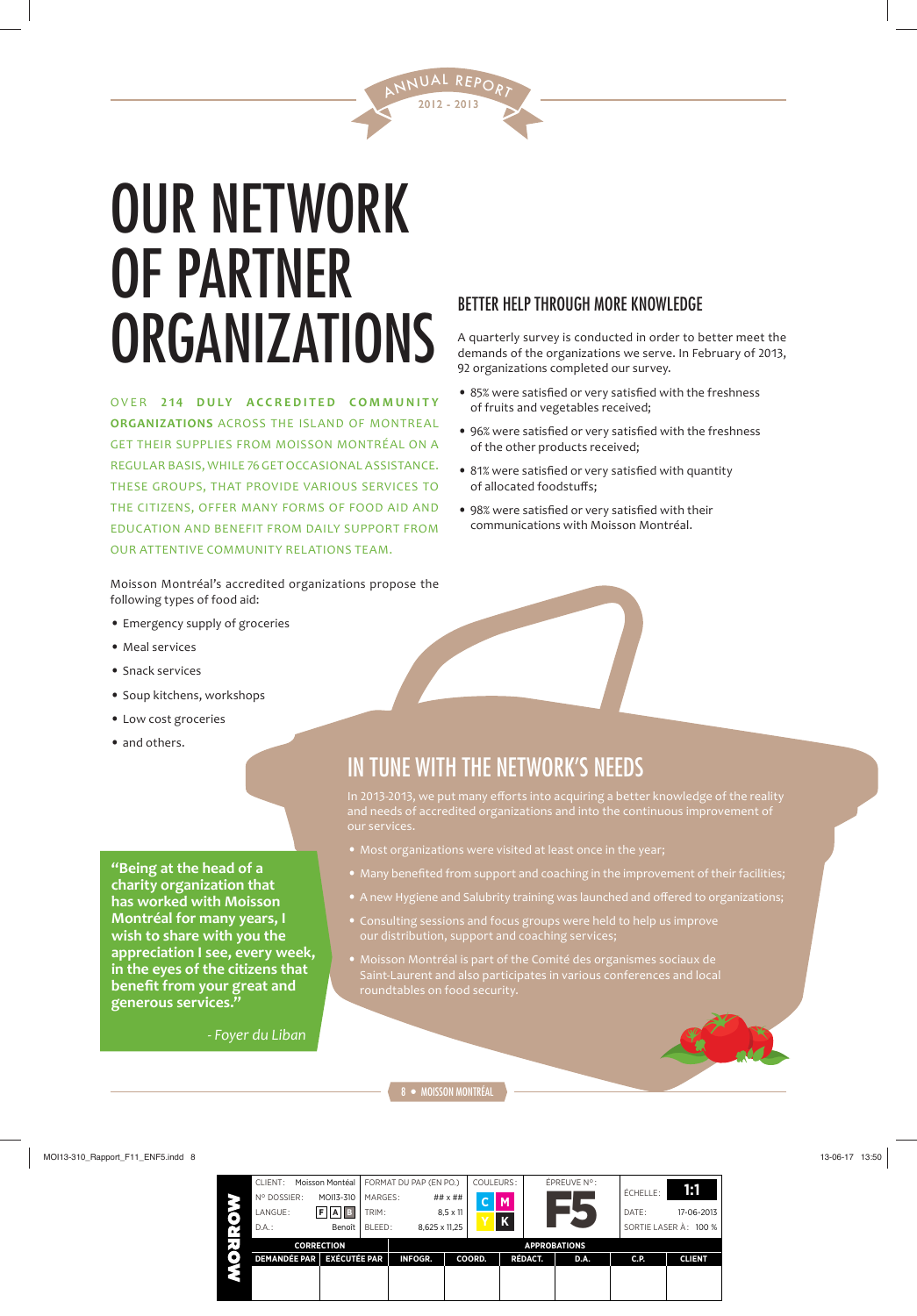# NUMBER OF ORGANIZATIONS SERVICED BY MOISSON MONTRÉAL BY BOROUGH/RECONSTITUTED CITY



# WHO ARE WE HELPING?

Every year, Moisson Montréal publishes its Hunger Count, a document profiling the food aid provided by the organizations it serves. In March of 2012, some 198 organizations completed a survey. The Hunger Count reveals that:

- Moisson Montréal, through its partner organizations, provides food aid to 142,142 people each and every month;
- **Children (0-17) represent 41,032** of the individuals seeking food aid, and the number of children keeps on growing;
- The proportion of households with children receiving food assistance (food baskets program) rose from 47.7% to 56.1% between 2011 and 2012;
- Households in which the main source of income is a job represent over **ͳͲ.ͺ%** of respondents seeking food baskets assistance from food banks.



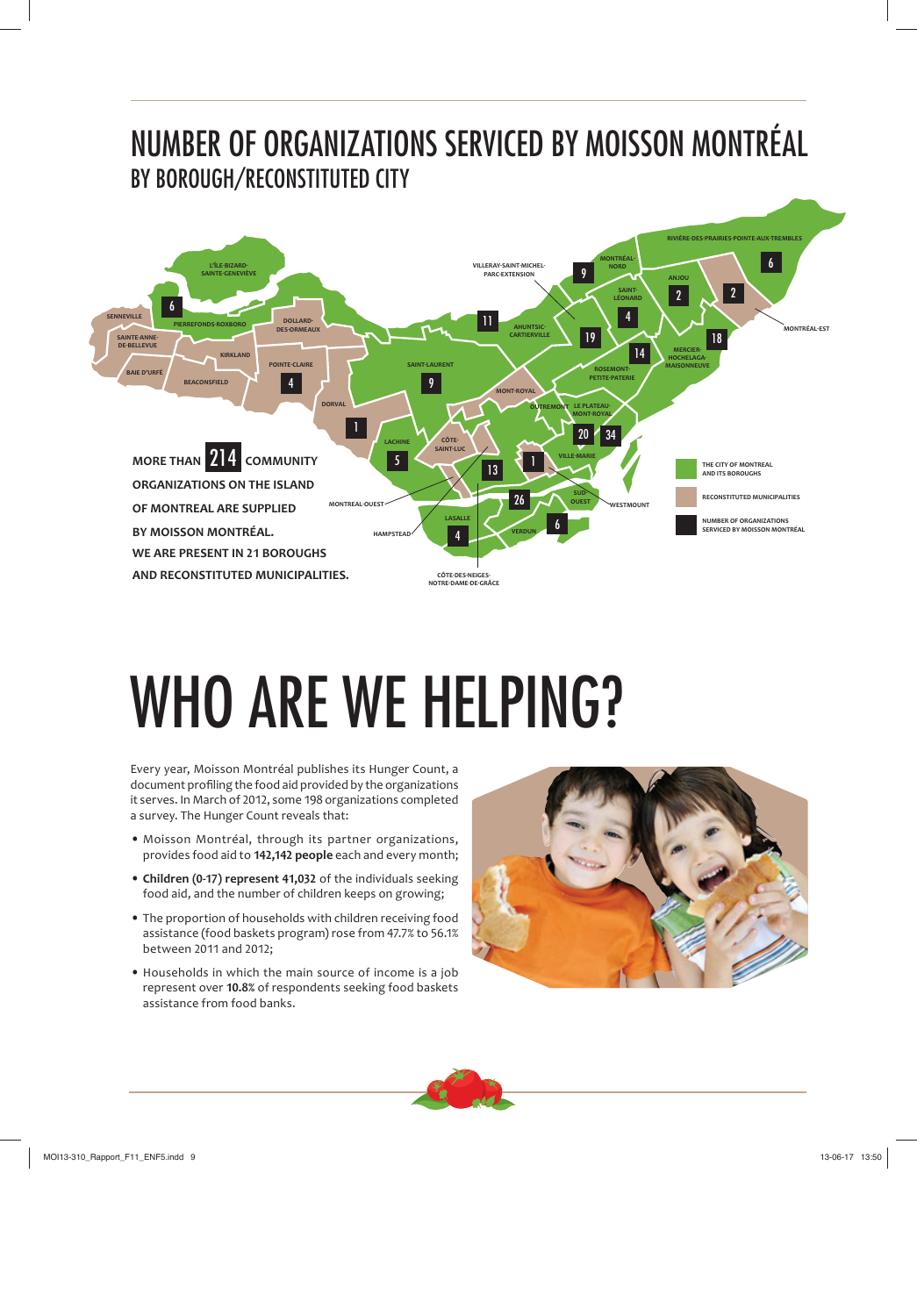

2012 - 2013 AL REP.

BE YOND THE HARD WORK OF EMPLOYEES AND VOLUNTEERS, AND FOODSTUFF DONATIONS, MOISSON MONTRÉAL NEEDS THE FINANCIAL SUPPORT OF ITS VALUED CONTRIBUTORS AND BENEFACTORS TO PURSUE ITS DAILY OPERATIONS AND DEVELOP PROPITIOUS PROJECTS. WE ARE VERY THANKFUL AND RECOGNIZE THE LEVEL OF TRUST EXPRESSED THROUGH EACH CASH DONATION OR INDIVIDUAL FUNDRAISING CAMPAIGN, EVERY SERVICE RENDERED FREE OF CHARGE AND EVENT ORGANIZED TO SUPPORT MOISSON MONTRÉAL.

#### SOURCES OF FUNDING



### YOUR DONATIONS PUT TO GOOD USE!



#### DID YOU KNOW?

Our total charges represent less than 7% off the total value of the foodstuffs Moisson Montréal distributed in 2012-2013.

# CAMPAIGNS AND EVENTS



Photo: Yanick Mitchell / Ferland Photo hoto: Yanick Mitchell / Ferland Pho Moisson Montréal 2012 © Moisson Montréal 2012

**The 10<sup>th</sup> Annual Moisson Montréal Golf Classic** was held on June 4th, 2012 under the co-chairmanship of Céline Rousseau of Compass Québec and Serge Paquette of Agropur, Natrel Division. Participants appreciated the luxurious surroundings provided by the Saint-Raphaël Golf Club and enjoyed a gourmet dinner as well as an exciting auction. By the end of the day the event brought in a profit of \$180,207, all going to providing food aid to citizens. Thank you everyone!

November 28<sup>th</sup> of 2012 marked the day when the **Canadian Pacific Holiday Train** stopped at the Beaconsfield station as part of its Canadian journey to help support food banks across the nation. Over 3,000 were present to help collect a record quantity of foodstuffs, some 1,500 kilos. We also received \$14,744.32 in cash donations, including a \$6,000 contribution from the CP and \$7.227.15 from the Montreal CP employees.

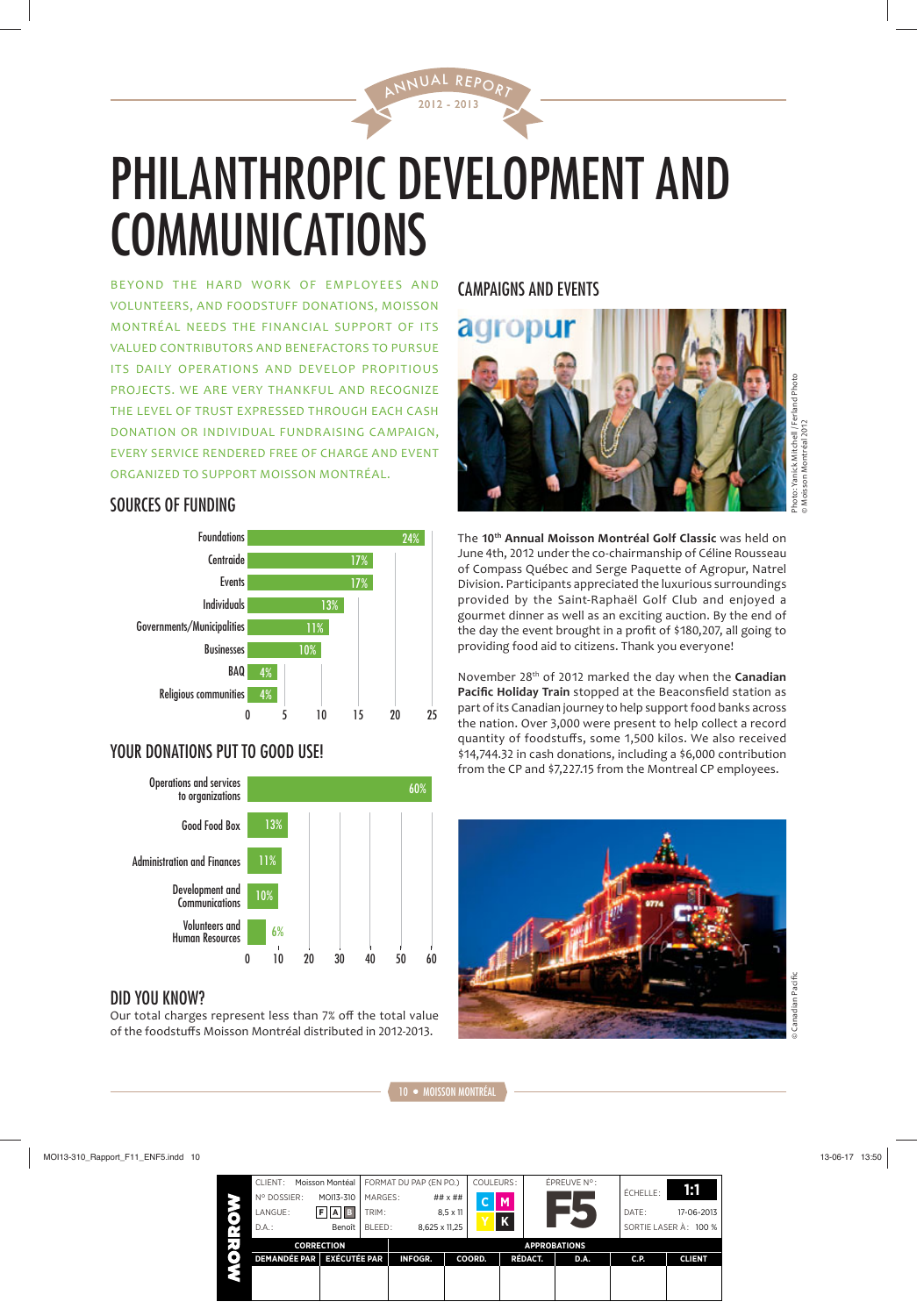#### **MAILINGS**

Our summer and winter mass mailing campaigns, titled "Feed the Present, Build the Future" and "See How Much Your Dollar Can Help" raised \$350,040.

#### THEY DARED TO CARE

In 2012, several individuals, organizations and businesses worked very hard and displayed amazing creativity when organizing fundraising events to benefit Moisson Montréal. Thank you a thousand times over!

Produkt

Musifit Kebeko Radio X ViSalus

Livingston

 $∧$  L'Autre St-Jean, June 23<sup>rd</sup> 2012.

Société internationale Restaurants Casey's Ti-Cats Verdun Montreal Revolution Team Les Promotions NCW inc. **Effet Domino** Piranha Bar GILDAN Alliance VivaFilm Catherine Séguin et sa jumelle

Brenda Nhem Centre d'artisanat du Manoir Outremont Rotary Club St-Laurent L'Autre St-Jean McGill University Société canadiene d'hypothèques et de logement

#### RAISING AWARENESS: CATALYST FOR ACTION

Paul Roy Jr Excéllence Média

Zoom Académie

High Fidelity HDTV Media inc.

BDO Canada LLP/s.r.l/ S.E.N.C.R.L

YELP

Prevel

In terms of social media; public relations events and media presence, the 2012-2013 year has been one of significant dialogue on the issue of hunger and poverty, and on the challenges faced by Moisson Montréal. Major efforts were made to raise awareness and to engage the Montreal community in acts of solidarity.



 $\land$  June 16<sup>th</sup>, 2012 picnic

In June 2012, as part its "Little Give" program, the Montreal office of Edelman, an international PR firm, developed the "Hunger Doesn't Take a Vacation" initiative to benefit Moisson Montréal. This traditional and social media campaign encouraged people to give hunger a break by donating \$5 to our organization - each donation allowing us to distribute \$75 worth of foodstuffs to a person in need. A fundraising picnic also took place on June 16<sup>th</sup> in the Joseph-François-Perrault Park.

**March 19<sup>th</sup>, 2013 marked the beginning of the 2<sup>nd</sup> edition of The Great Food Drive for Children.** The goal of this campaign was to provide adapted food assistance to children under the age of 5, and this year's very special spokesperson was Ms. Ève-Marie Lortie. For a first year, the operation brought together Moisson Montréal, Moisson Rive-Sud and Centre de bénévolat et Moisson Laval and was supported by a new partner, Standard Life. The Great Food Drive for Children raised \$93,000, brought in many

kilos of specialized foodstuffs and generated awareness on the very urgent needs of babies and small children living in poverty. The results of the campaign were announced April 20th, 2013, during Moisson's Children's Day. The funds collected during the GFDC were used to buy and distribute baby and toddler products.



Moisson Montréal 20

Ève-Marie Lortie

Another important event was our traditional **Grand Tri de Noël**, held December 12<sup>th</sup>, 2012 in which some 200 volunteers,

employees, elected officials and other guests worked as a team to sort foodstuffs in time for the holiday distribution. With the popular radio personality MC Gilles as head motivator, some 48,552 kilos of foodstuffs were made ready for distribution!

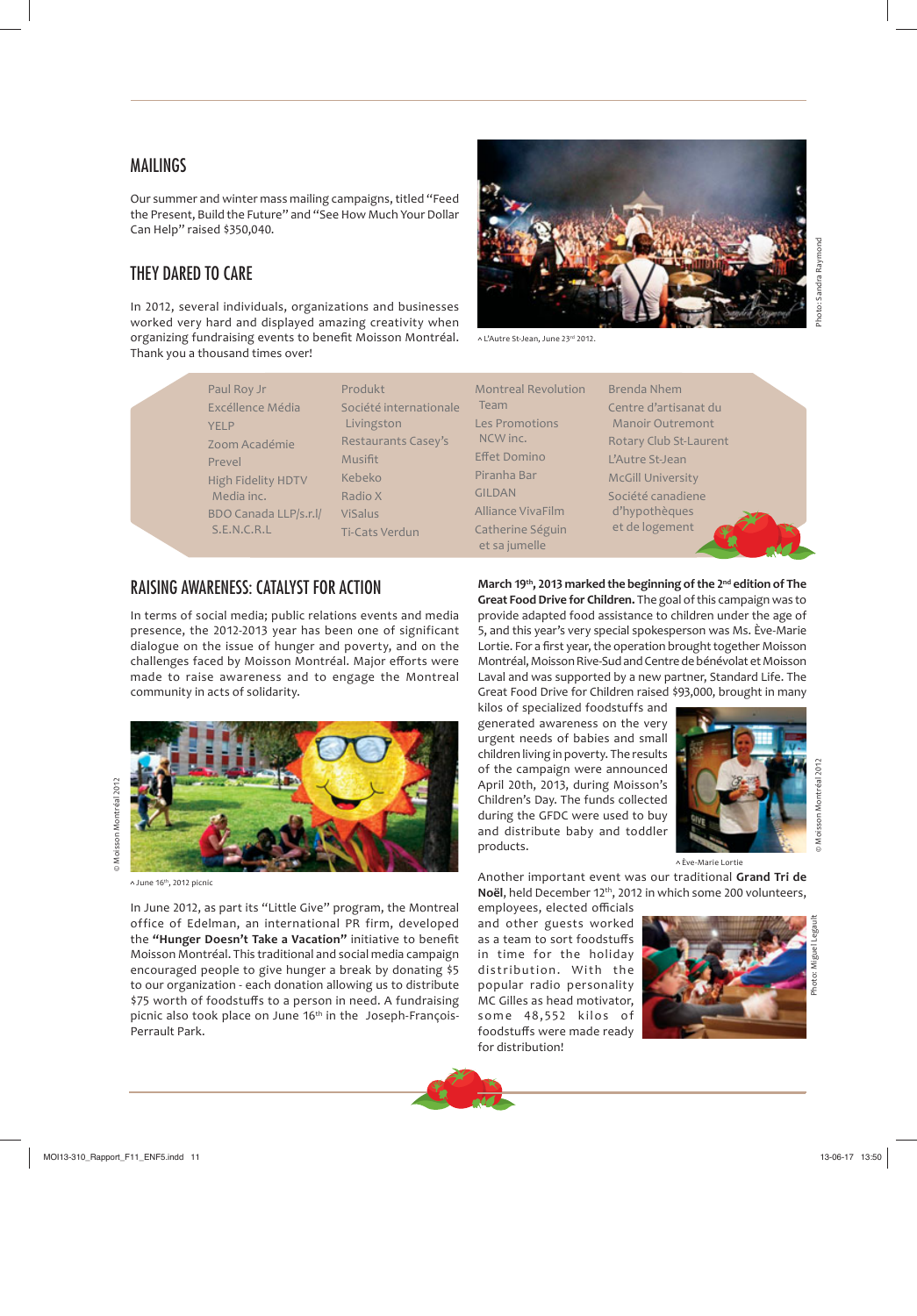# INSPIRING PROJECTS

2012 - 2013 UAL REP.



### BRAND NEW: OUR "TEAM BUILDING" EXPERIENCE

Launched in the spring of 2013, Moisson Montréal's Team Building experience provides businesses and managers with the opportunity to build team spirit and social awareness all at once! Developed with the support of Ms. Lucie Morin, Ph.D. and professor at ÉSG-UQAM, the Team Building activity invites participants to dive into the daily tasks and challenges of a large food bank.

#### THE GOOD FOOD BOX PROGRAM

Created in 2002 in Toronto and quickly exported to other areas and localities, The Good Food Box program is regionally managed by Moisson Montréal. The program enjoys growing success all over the city and surrounding areas. The concept is simple: every week, through partnering distributors, we offer baskets of fresh fruits and vegetables - insisting on local produce – at a very low price. Three different sizes of boxes are available, so households are given the opportunity to get the quantity they need according to their financial means. Ultimately, the program aims at fighting food deserts, promoting local producers, fostering independence and encouraging a diverse, healthy diet.

#### THE GOOD FOOD BOX PROGRAM IN 2012-2013

113 drop-off locations in Montreal;

26,269 boxes prepared and distributed across the Island of Montreal;

Over 5,000 people served every month;

An average of 50% of local produce in every box!

The Good Food Box program is open to everyone. The more we buy as a group, the more each one of us can save.

Find out more at

www.bonneboitebonnebouffe.org



^ The "Feeding our Future" program

# THE FOOD TRANSFORMATION PROJECT

Moisson Montréal is actively developing an ambitious food transformation project. We are currently looking into installing, within our facilities, the equipment needed to set aside the healthy parts of partially damaged fruits and vegetables, which would then be packaged and frozen for later distribution. This process would not only improve the year-round access to fruits and vegetables but would also help us significantly reduce waste.

# FEEDING OUR FUTURE

Over the summer of 2012, over 29,223 lunches were served to over 690 children attending a dozen day camps located in Montreal's more at-risk neighbourhoods, thanks to the **Feeding our Future** program initiated by Sodexo and jointly operated with Moisson Montréal. A big party for all the kids was held August 7, 2012 to end the season on a high note. We wish to thank Sodexo and the Feeding our Future spokesperson, Ms. Isabelle Huot, for their long-term and high-impact engagement, as well as The Old Brewery Mission, which ensured delivery to the day camps.

### REGROUPEMENT D'ACHAT DES ORGANISMES COMMUNAUTAIRES (RAOC)



Created by Moisson Montréal, RAOC is a purchasing collective for community organizations. Its mission is to allow its member organizations to have access to a variety of basic goods at a very low cost, therefore supporting their efforts to offer adequate food aid to the population. RAOC now has 134 members, of which 9 were added over the past year, and works regularly with 5 suppliers of basic goods.